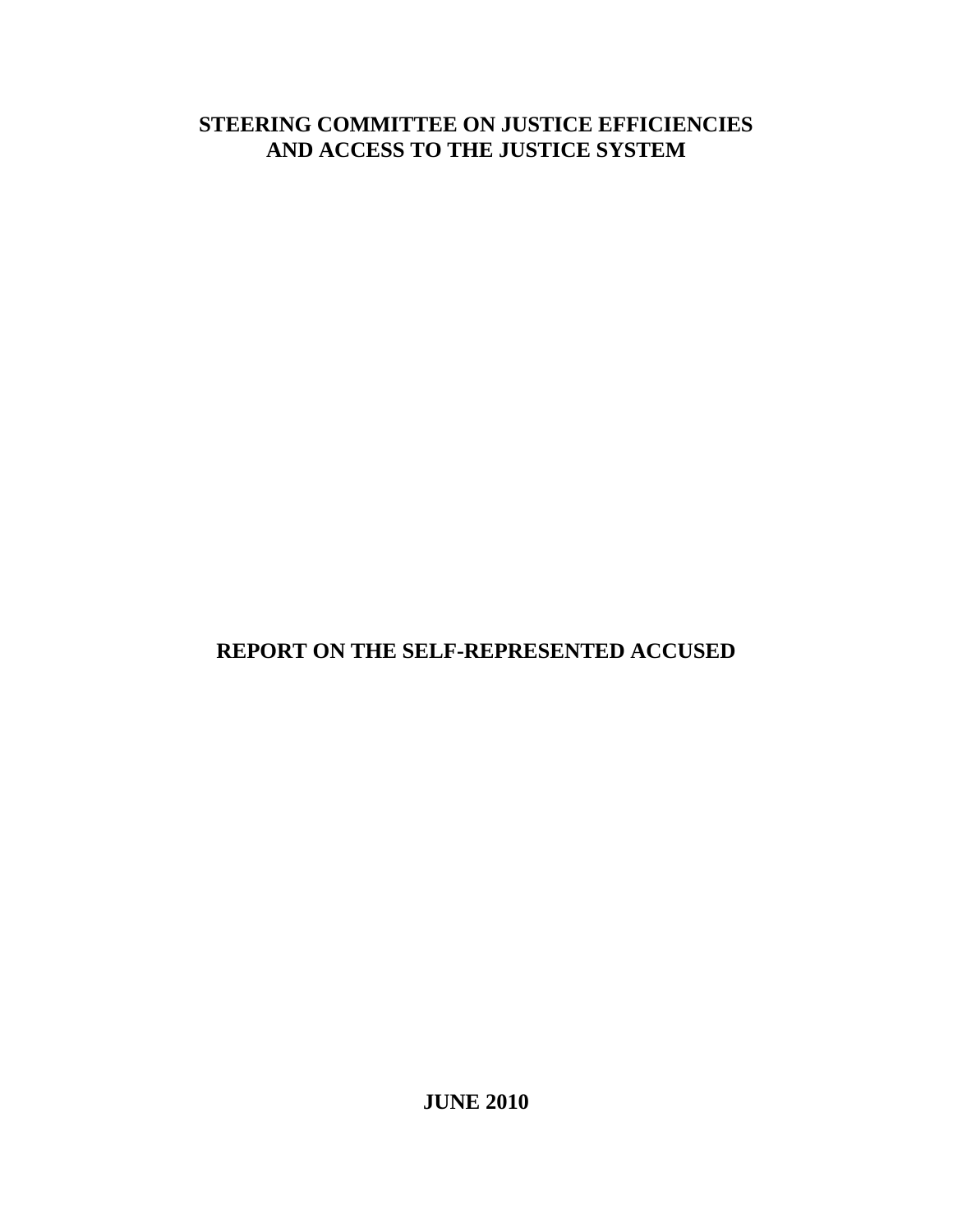# **TABLE OF CONTENTS**

| 1. PRE-TRIAL PROCEDURES INVOLVING THE                         |  |
|---------------------------------------------------------------|--|
|                                                               |  |
|                                                               |  |
| 3. CHALLENGES REGARDING EVIDENTIARY DISCLOSURE  4             |  |
| 4. COMMUNICATIONS BETWEEN THE PROSECUTOR AND THE              |  |
|                                                               |  |
| 5. JUDICIAL PRE-TRIAL CASE MANAGEMENT CONFERENCE 6            |  |
| 6. TRIAL PROCEDURES INVOLVING THE SELF-REPRESENTED ACCUSED  7 |  |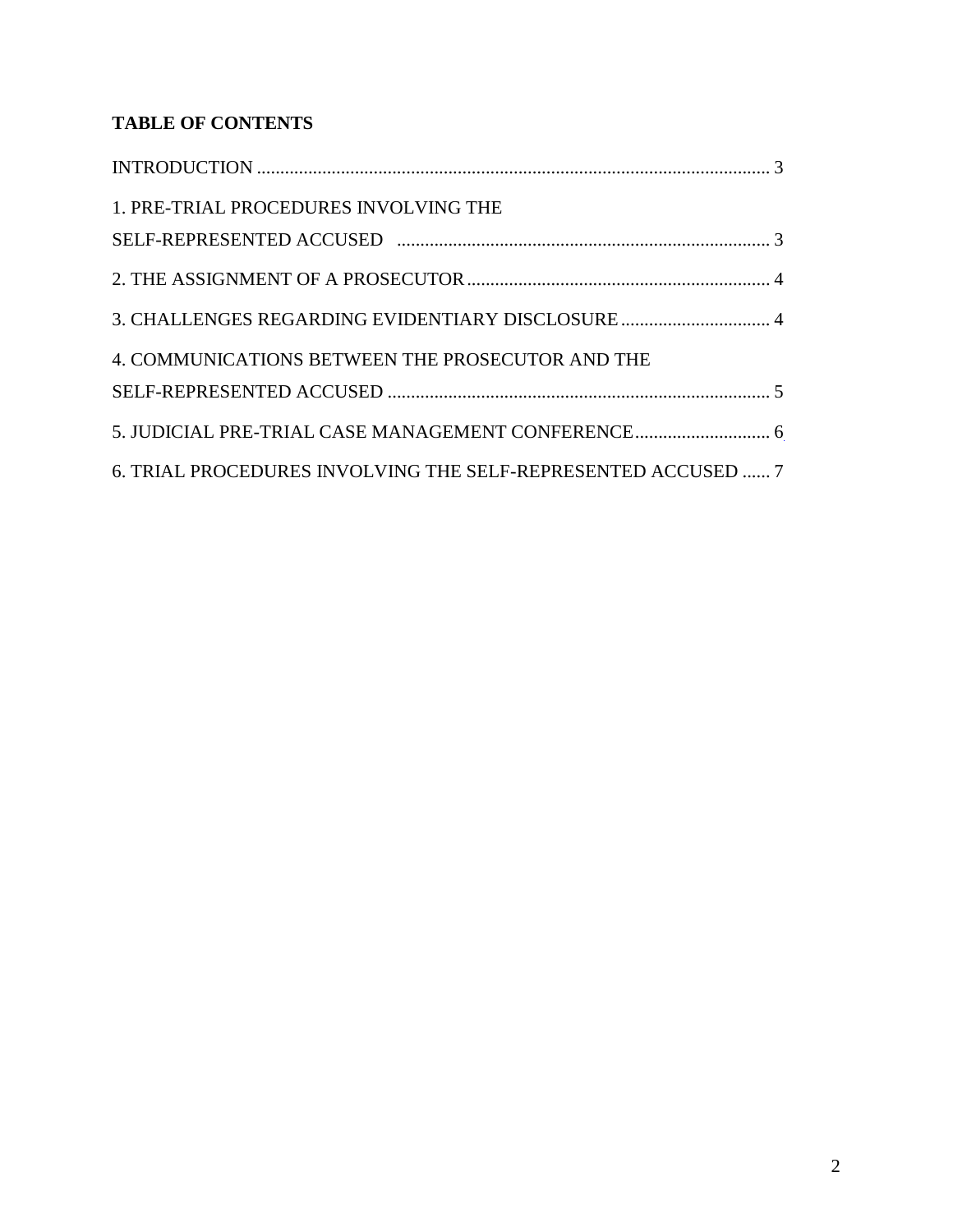#### <span id="page-2-0"></span>**INTRODUCTION**

The rights of the accused<sup>1</sup> are best protected and the criminal justice system functions most effectively and efficiently when the accused is represented by counsel. However, selfrepresented accused (SRA) are increasingly coming before the courts. Some SRAs have counsel early in the process but because of poor interpersonal skills (e.g., as a result of mental or emotional problems) are no longer represented.<sup>2</sup> The purpose of this report is to recommend ways in which the criminal justice system can best address the challenges posed by SRAs.

Many accused do not retain counsel because of a lack of financial means. When these accused are facing significant consequences in the event of conviction, it is important that they have access to a legal aid plan resourced in accordance with the government's fiscal capacity and priorities. It is also important that law societies continue to promote *pro bono* work. Some accused choose not to be represented and this is their right. It is important that these accused make an informed choice.

The access to justice of an accused should not be limited based on the fact that the accused is self-represented. The criminal justice system must continue to adapt to improve its efficiency in cases involving SRA and to facilitate their access to justice.

Responsibility for facilitating the access to justice of SRAs and improving the efficiency of cases involving SRAs is shared by all criminal justice system participants.

### <span id="page-2-1"></span>**1. PRE-TRIAL PROCEDURES INVOLVING THE SELF-REPRESENTED ACCUSED**

The judge<sup>3</sup> before whom a SRA appears should explain to the SRA how important it is to be represented by counsel. The judge should ask the accused why he is unrepresented. If the SRA wants to be represented, the trial judge should find out if there is any reasonable measure that could be taken to assist the accused in getting representation. The SRA should also be told that it is his responsibility to retain counsel or an agent and the proceedings will not be unduly delayed by a failure on the part of the accused to exercise due diligence.

The judge or the clerk should inform the SRA of how to contact the provincial or territorial legal aid programme as well as, where applicable, the resources available in legal assistance centres or

 $\overline{a}$ 

<sup>&</sup>lt;sup>1</sup> In this text, the masculine includes both men and women.

<sup>&</sup>lt;sup>2</sup> With proper awareness and training, counsel can minimize the impact of many of these behaviours. Consequently, the Steering Committee suggests that law societies and professional organizations develop practical advice to proactively address some these issues to help maintain the solicitor/client relationship with difficult clients. 3 In this text, "judge" refers to a judicial officer any may refer *inter alia* to the justice of the peace, the provincial court judge or the superior court judge, as the case may be.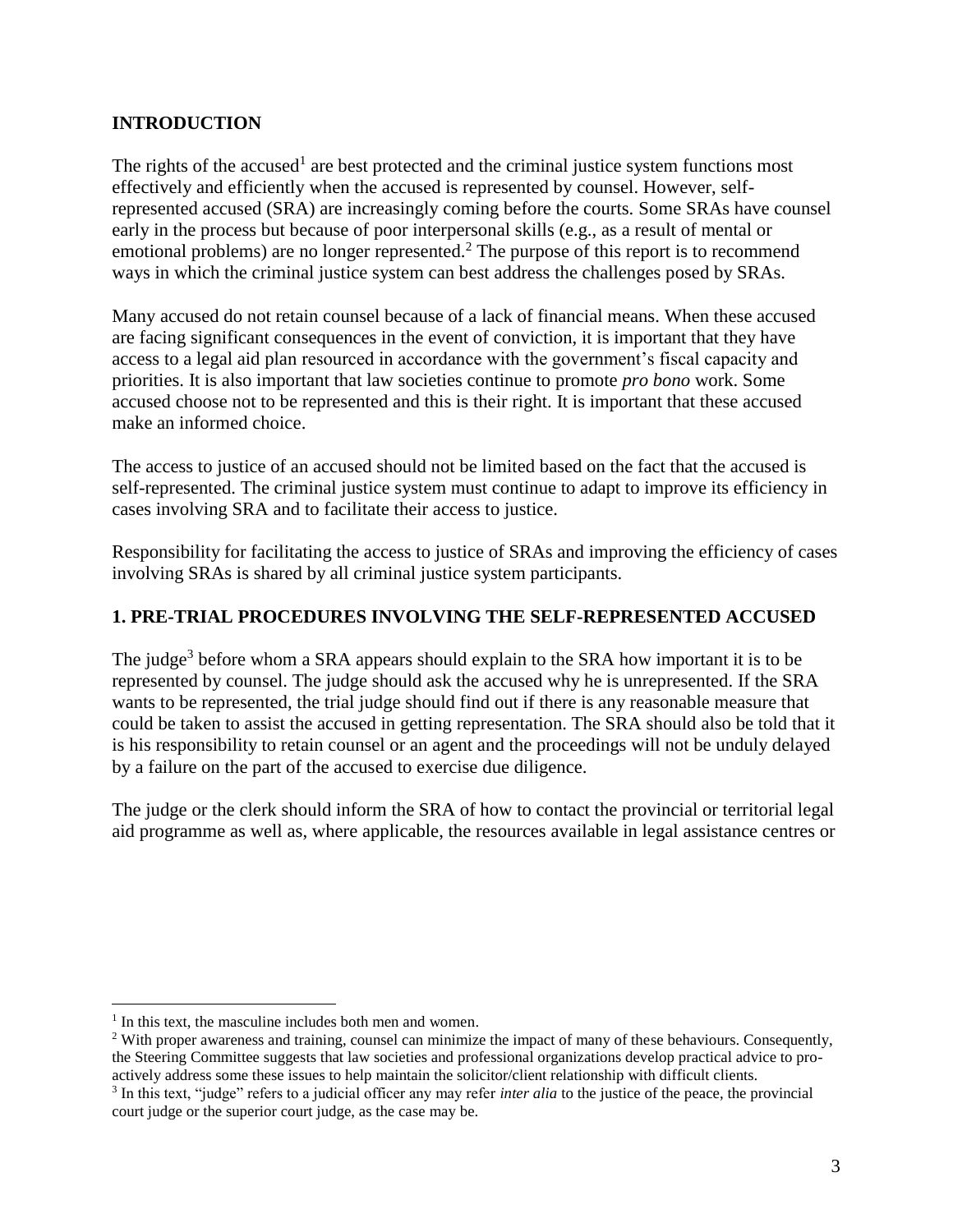on the Internet<sup>4</sup>. This could be done *inter alia* by giving the accused an information pamphlet prepared, for example, by the legal aid programme. <sup>5</sup>

Brief standardized legal information remarks should be prepared for the judge to make to the SRA at different stages of the trial process (e.g. see the excellent work of the Committee on the Self-represented Accused in the context of the *Access to Justice Initiative* in Saskatchewan)<sup>6</sup>.

## <span id="page-3-0"></span>**2. THE ASSIGNMENT OF A PROSECUTOR**

Ideally, a prosecutor should be assigned to every SRA file. However, in many jurisdictions this will not be possible. The Steering Committee recommends that, where possible, a prosecutor be assigned to any SRA file anticipated to take longer than one day, in accordance with so-called "vertical prosecution" procedures (*file ownership*).

The contact information of this prosecutor or of the person designated by the prosecutor<sup>7</sup> should be given to the SRA to facilitate communication when necessary. However, this communication may be subject to security measures where the circumstances warrant.

# <span id="page-3-1"></span>**3. CHALLENGES REGARDING EVIDENTIARY DISCLOSURE**

The SRA has the same right to disclosure of the evidence as an accused who is represented by counsel.<sup>8</sup>

The Committee acknowledges that providing disclosure to the SRA may pose special challenges<sup>9</sup>.

[http://www.educaloi.qc.ca/en/cotecour/court\\_quebec/criminal\\_penal\\_division/proceedings.](http://www.educaloi.qc.ca/en/cotecour/court_quebec/criminal_penal_division/proceedings)

 $\overline{a}$ <sup>4</sup> Nova Scotia, for example, has on its web site a great deal of information regarding the different courts and their procedures in civil and family matters. Quebec has done the same on its Éducaloi site, which addresses civil and family matters as well as criminal and penal matters:

<sup>5</sup> There is an example of such an initiative in the *General Guidelines on the Conduct of a Criminal Jury Trial for Parties Representing Themselves* of the Supreme Court of the Northwest Territories (Schedule B).

<sup>6</sup> The remarks of the judge could *inter alia* explain the different procedural choices offered to the accused as well as the most significant stages of the judicial process.

<sup>&</sup>lt;sup>7</sup> Juridictions may wish to consider administrative measures to protect Crown counsel, the accused and their respective interests.

<sup>8</sup> The policies and guidelines of the Public Prosecutions Division of Newfoundland and Labrador provide: "An unrepresented accused is entitled to the same disclosure as a represented accused. However, the precise means by which disclosure is provided to an unrepresented accused is left to the discretion of the Crown Attorney based on the facts of the case."

<sup>9</sup> Instructions to prosecutors in various jurisdictions call for specialized access to disclosure documents for selfrepresented accused. Alberta's *Prosecution Guideline on Disclosure* references "controlled and supervised, yet adequate and private" access to disclosure materials in circumstances where the safety, security or privacy of individuals may be at issue if the self-represented accused has unfettered access to documents and the ability to disseminate them freely. Alberta also has a specific *Practice Memorandum on Disclosure of Material Which Constitutes the Offence Itself*, which reinforces the need for controlled disclosure.

British Columbia has several Practice Bulletins on disclosure and each makes a reference to access for selfrepresented accused:

*Practice Bulletin Disclosure of Criminal Records Information of Crown Witnesses* (seek court order re restrictions to access but only after consulting with Administrative or Deputy Crown Attorney);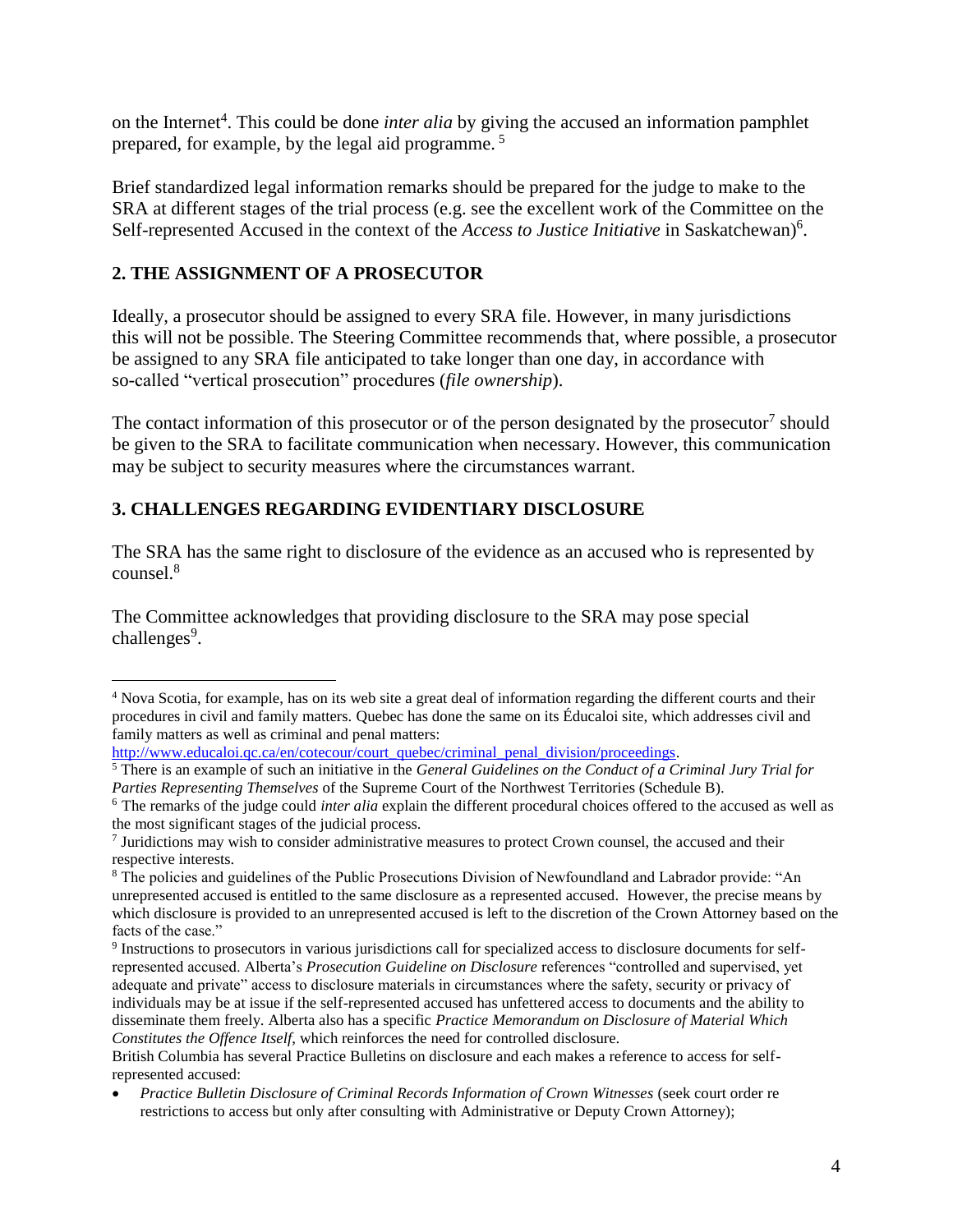In determining whether a copy of all or part of the disclosure materials should be given to an SRA and/or whether terms and conditions should accompany the SRA's possession of, or access to the disclosure information<sup>10</sup>, consideration should be given to whether such measures are necessary in the circumstances, including consideration of the need to protect the security and right to privacy of the witnesses and victims or the integrity of the evidence.

In determining whether disclosure information should be provided through electronic means the prosecutor should give consideration to the skills and resources required of the SRA to access the disclosure information.

The prosecutor should inform the SRA of the permitted uses of the disclosure as well as the limits on its use. $11$ 

## <span id="page-4-0"></span>**4. COMMUNICATIONS BETWEEN THE PROSECUTOR AND THE SRA**

Settlement discussions between the prosecution and defence are a crucial part of all criminal proceedings. The vast majority of cases do not proceed to trial because of settlement resolutions. Settlement discussions often benefit the accused and result in the prosecution seeking a lower sentence in return for a guilty plea. If settlement discussions do not result in a case resolution, trial efficiencies are often gained when the parties have an opportunity to discuss the case in order to, *inter alia,* attempt to better define the issues and agree on admissions. These discussions should take place even where the accused is not represented. The Steering Committee recommends that national guidelines be developed to govern settlement discussions involving SRAs.

The prosecutor and the SRA are acting within an adversarial system and it may be necessary to take measures to protect the interests of the parties. It is strongly recommended that duty counsel or counsel appointed in a *pro bono* program assist the accused<sup>12</sup> for the purposes of these communications.<sup>13</sup> Among other things, this participation will help to:

 *Practice Bulletin on CORNET Client History Reports* (not to be given to SRAs, instead, Crown may provide the information in a different format or have probation officer go over the report with accused);

 $\overline{a}$ 

<sup>10</sup> For example, the *Practice Bulletin* dated November 18, 2005, from the Criminal Division of the Department of Justice of British Columbia states regarding controlled access of the unrepresented accused to evidentiary disclosure: "In circumstances involving an unrepresented accused], disclosure can still be controlled. Crown Counsel can, for instance, arrange for disclosure to occur in a controlled setting such as arranging for videotapes or other material to be viewed in the Crown's offices or, preferably, at the local RCMP or city police detachment."

<sup>11</sup> The policies and guidelines of the Public Prosecutions Division of Newfoundland and Labrador provide: "Counsel should consider where disclosure is made to an unrepresented accused, the inclusion of a written explanation of the appropriate uses and limits upon the use of disclosure material."

 $12$  It is recognized that if an SRA has been unable or unwilling to previously retain counsel, it will be challenging for duty counsel to become familiar with the file and receive instructions.

<sup>13</sup> In this country, there are examples of SRA assistance services offered by counsel working "*pro bono*". For example, through the cooperation of the defence bar, the Criminal Lawyers Association and Legal Aid Ontario, the Ontario Court of Appeal has developed a duty counsel program for self-represented inmate appeals. According to information provided by the Court, counsel are paid for their expenses but otherwise act *pro bono*. Counsel will, *inter alia*, review the file and assist the appellant to make argument or obtain additional material where necessary.

*Practice Bulletin on Child Pornography* - *Evidence required and Disclosure* (evidence to be kept secure, SRA may review at police premises).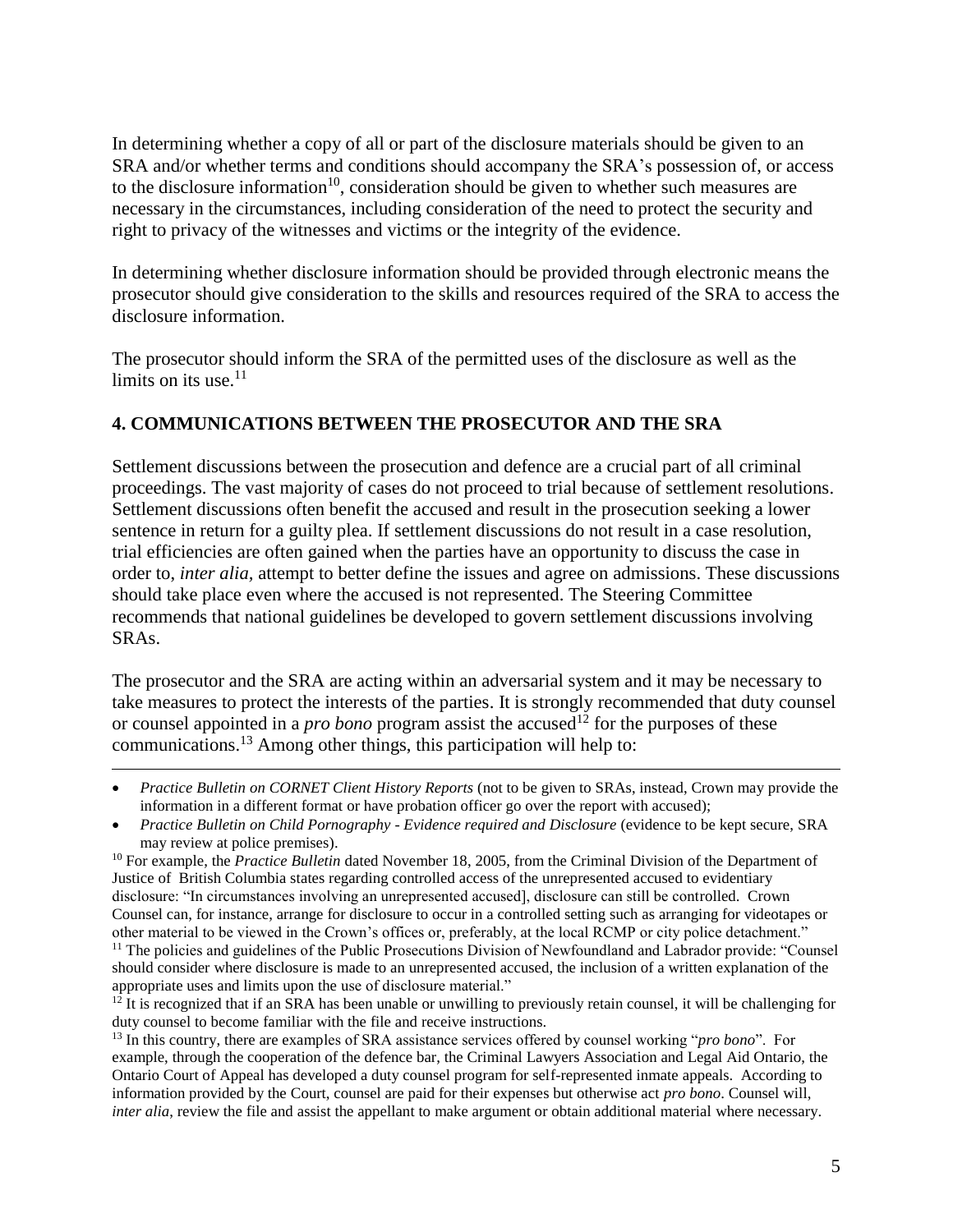- Facilitate discussions about possible admissions and issues, without potentially compromising the accused's right to silence;
- Facilitate plea bargaining;  $14$
- Discuss, if necessary, the means of disclosure of the evidence (e.g.,What will be the effect, where applicable, of electronic disclosure of the evidence? Is it necessary to control the access of the accused to the evidence and, if so, how will this access be supervised?);
- If the accused is planning a guilty plea, ensure that the plea is informed and that the accused understands its scope and consequences.

#### <span id="page-5-0"></span>**5. JUDICIAL PRE-TRIAL CASE MANAGEMENT CONFERENCE**

The courts in most jurisdictions hold judicial pre-trial case management conferences in complex or lengthy matters, where the parties request a conference, or where a judge is of the view that a conference would be in the interests of the administration of justice.<sup>15</sup> It is recommended that these criteria apply in cases involving SRAs and the conference takes place after the prosecutor and the SRA have had an opportunity to communicate with one another.

In the absence of exceptional circumstances, the judge who holds the case management conference should be different from the judge who presides over the trial.

It is recommended that the management conference be held in open court and that these discussions be "on the record".

The Committee strongly recommends that duty counsel or counsel appointed in a *pro bono*  program assist the accused for the purposes of these communications.<sup>16</sup>

The case management judge discusses *inter alia* with the parties:

- Issues and admissions (including a statement of the facts admitted by the parties). If need be, the judge notes this information in the court's record;
- Issues relating to disclosure of the evidence, including its content, the means of disclosure, the schedule and the supervision of the access of the accused, if need be;

 $\overline{a}$ <sup>14</sup> Prosecutors' guidelines in various jurisdictions contain general cautions about the potential ethical issues in dealing with self-represented accused. Some jurisdictions caution that a third person should be present for resolution discussions with SRAs and that the Crown should make clear notes to file following any such meeting. For example, British Columbia's "Crown Counsel Policy Manual" provides, regarding the unassisted accused: "In general, Crown Counsel should not initiate negotiations with an unrepresented accused (this does not include providing an Initial Sentencing Position document to the accused). Crown counsel should encourage the accused to seek the advice of counsel to assist in any resolution discussions. If the accused declines to seek the advice of counsel and wishes to undertake resolution discussions, where practicable Crown counsel should arrange for a third person to be present during the discussions or conduct the discussions in writing." The guidelines for counsel in Newfoundland and Labrador provide: "*In general, Crown Attorneys should not initiate negotiations with an unrepresented accused".* In the Northwest Territories, pre-hearing conferences are avoided when the accused is not represented, <sup>15</sup> The rules of practice of the Court of Appeal of Québec, for example, already provide for such a conference,

convened *ex officio* or on request of one of the parties (section 64).

<sup>&</sup>lt;sup>16</sup> See footnote 13.